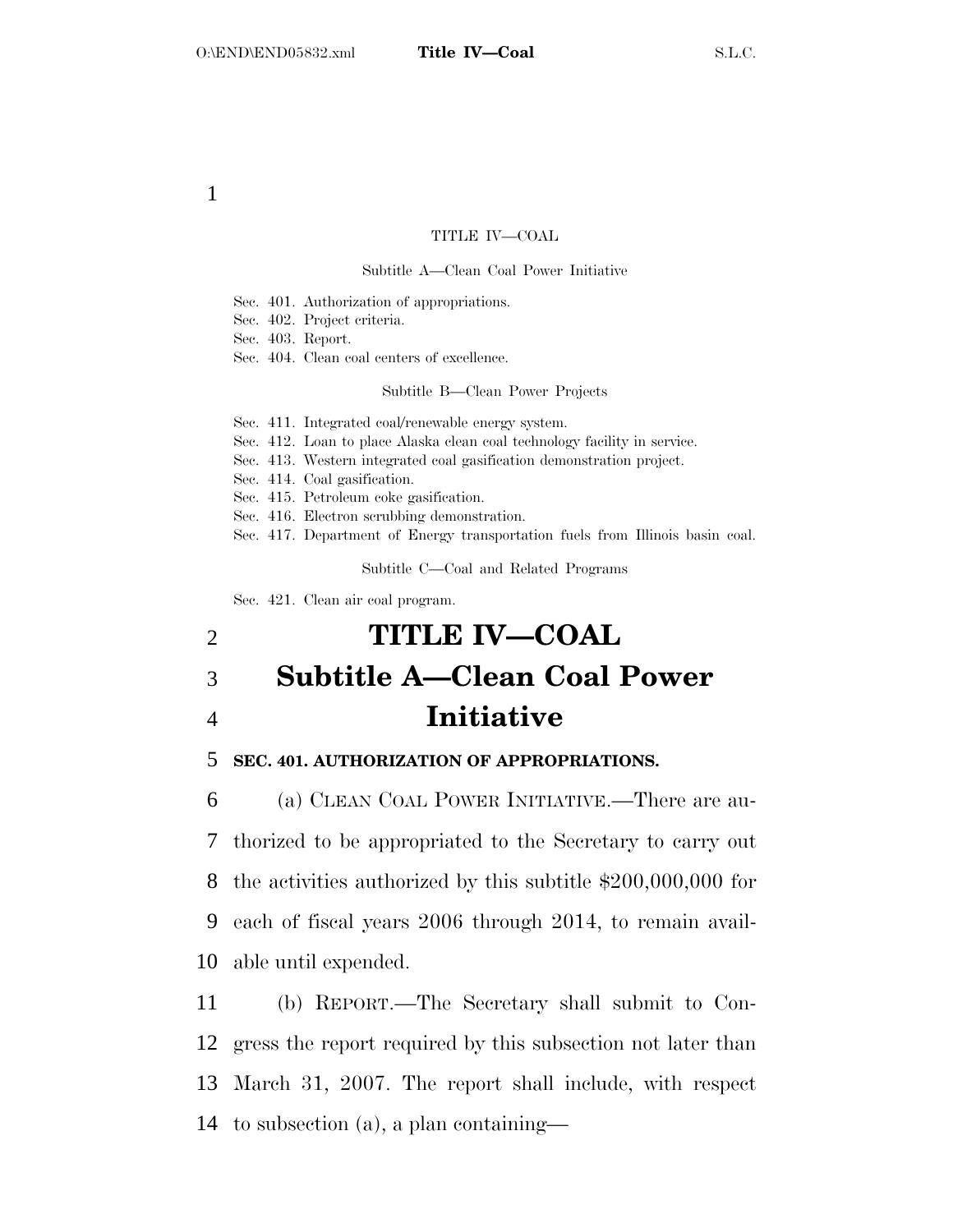$\overline{2}$ 

| $\mathbf{1}$   | (1) a detailed assessment of whether the aggre-                |
|----------------|----------------------------------------------------------------|
| $\overline{2}$ | gate funding levels provided under subsection (a) are          |
| 3              | the appropriate funding levels for that program;               |
| $\overline{4}$ | (2) a detailed description of how proposals will               |
| 5              | be solicited and evaluated, including a list of all ac-        |
| 6              | tivities expected to be undertaken;                            |
| 7              | (3) a detailed list of technical milestones for                |
| 8              | each coal and related technology that will be pur-             |
| 9              | sued; and                                                      |
| 10             | (4) a detailed description of how the program                  |
| 11             | will avoid problems enumerated in Government Ac-               |
| 12             | countability Office reports on the Clean Coal Tech-            |
| 13             | nology Program, including problems that have re-               |
| 14             | sulted in unspent funds and projects that failed ei-           |
| 15             | ther financially or scientifically.                            |
| 16             | SEC. 402. PROJECT CRITERIA.                                    |
| 17             | (a) IN GENERAL.—To be eligible to receive assistance           |
| 18             | under this subtitle, a project shall advance efficiency, envi- |
| 19             | ronmental performance, and cost competitiveness well be-       |
| 20             | yond the level of technologies that are in commercial serv-    |
| 21             | ice or have been demonstrated on a scale that the Sec-         |
| 22             | retary determines is sufficient to demonstrate that com-       |
| 23             | mercial service is viable as of the date of enactment of       |

this Act.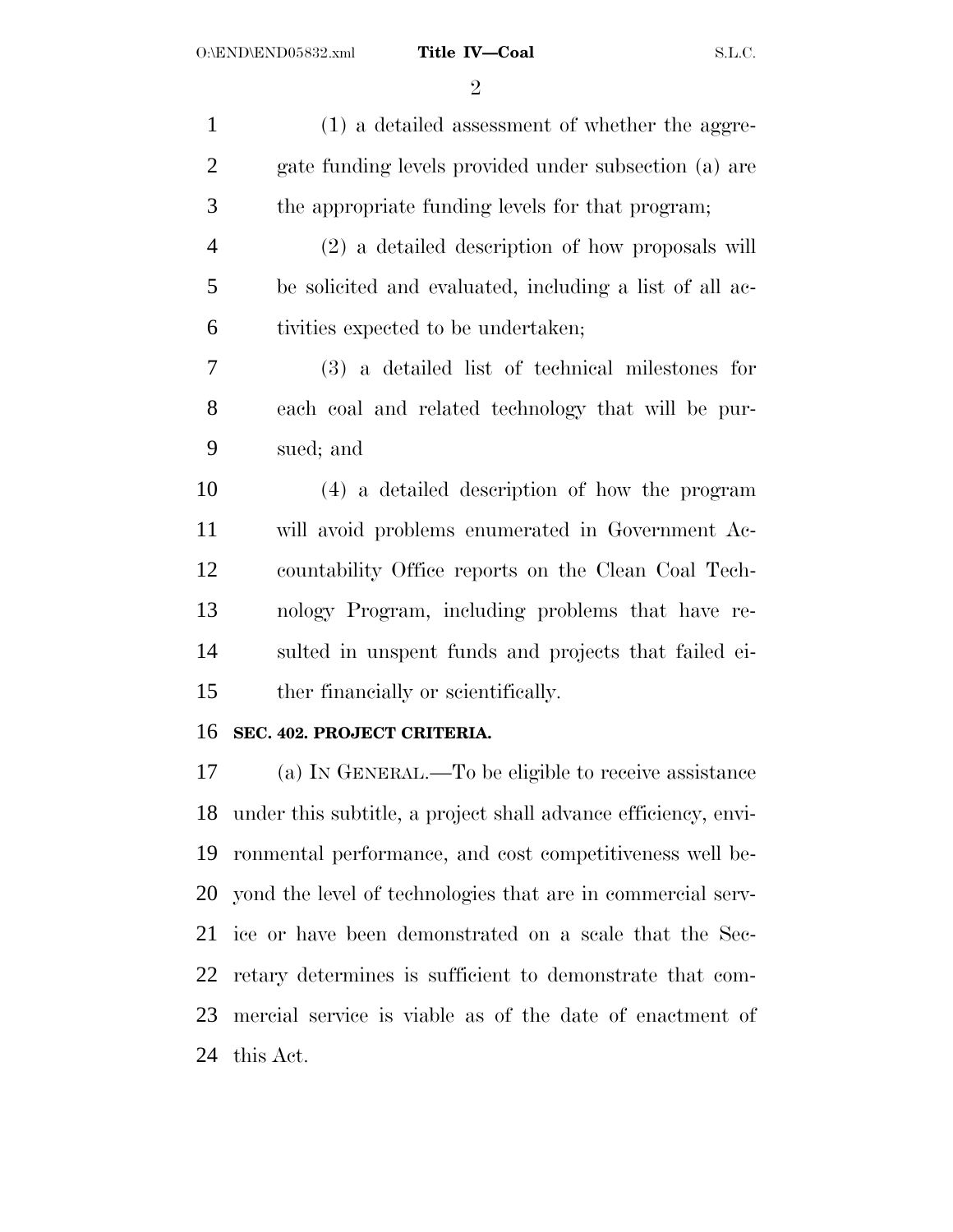| $\mathbf{1}$   | (b) TECHNICAL CRITERIA FOR CLEAN COAL POWER      |
|----------------|--------------------------------------------------|
| 2              | INITIATIVE.—                                     |
| 3              | (1) GASIFICATION PROJECTS.—                      |
| $\overline{4}$ | $(A)$ In GENERAL.—In allocating the funds        |
| 5              | made available under section $401(a)$ , the Sec- |
| 6              | retary shall ensure that at least 70 percent of  |
| 7              | the funds are used only to fund projects on      |
| 8              | coal-based gasification technologies, including— |
| 9              | (i) gasification combined cycle;                 |
| 10             | (ii) gasification fuel cells and turbine         |
| 11             | combined cycle;                                  |
| 12             | (iii) gasification coproduction; and             |
| 13             | (iv) hybrid gasification and combus-             |
| 14             | tion.                                            |
| 15             | (B) TECHNICAL MILESTONES.—                       |
| 16             | (i) PERIODIC DETERMINATION.-                     |
| 17             | (I) IN GENERAL.—The Secretary                    |
| 18             | shall periodically set technical mile-           |
| 19             | stones specifying the emission and               |
| 20             | thermal efficiency levels that coal gas-         |
| 21             | ification projects under this subtitle           |
| 22             | shall be designed, and reasonably ex-            |
| 23             | pected, to achieve.                              |
| 24             | (II)<br>PRESCRIPTIVE<br>MILE-                    |
| 25             | sTONES.—The technical milestones                 |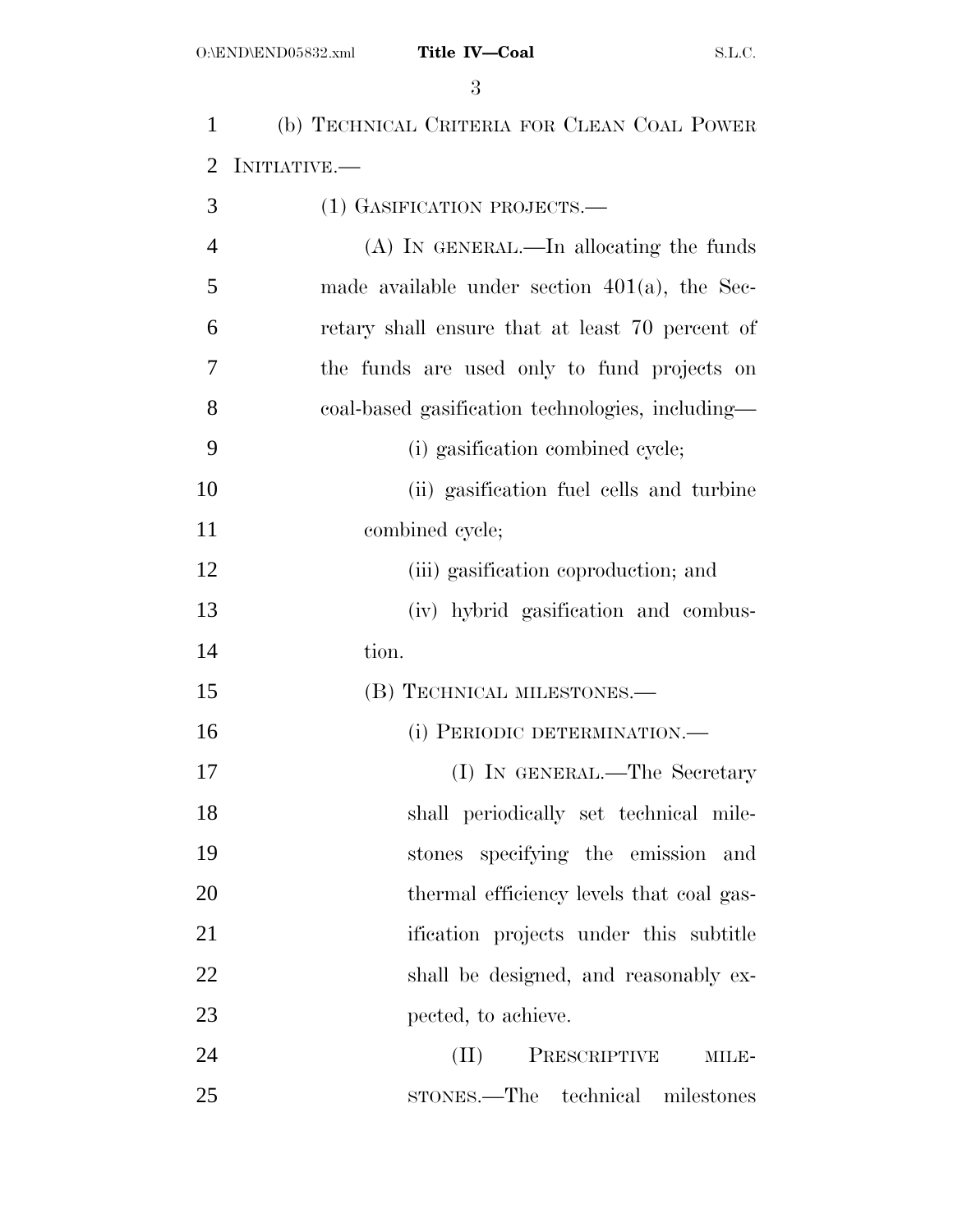| 1              | shall become more prescriptive during            |
|----------------|--------------------------------------------------|
| $\overline{2}$ | the period of the clean coal power ini-          |
| 3              | tiative.                                         |
| $\overline{4}$ | (ii) 2020 GOALS.—The Secretary shall             |
| 5              | establish the periodic milestones so as to       |
| 6              | achieve by the year 2020 coal gasification       |
| 7              | projects able—                                   |
| 8              | (I) to remove at least 99 percent                |
| 9              | of sulfur dioxide;                               |
| 10             | $(II)$ to emit not more than $.05$               |
| 11             | lbs of $NO_x$ per million Btu;                   |
| 12             | $(III)$ to achieve at least 95 per-              |
| 13             | cent reductions in mercury emissions;            |
| 14             | and                                              |
| 15             | $(IV)$ to achieve a thermal effi-                |
| 16             | ciency of at least—                              |
| 17             | (aa) 50 percent for coal of                      |
| 18             | more than $9,000$ Btu;                           |
| 19             | (bb) 48 percent for coal of                      |
| 20             | 7,000 to 9,000 Btu; and                          |
| 21             | (cc) 46 percent for coal of                      |
| 22             | less than $7,000$ Btu.                           |
| 23             | $(2)$ OTHER PROJECTS.—                           |
| 24             | (A) ALLOCATION OF FUNDS.—The Sec-                |
| 25             | retary shall ensure that up to 30 percent of the |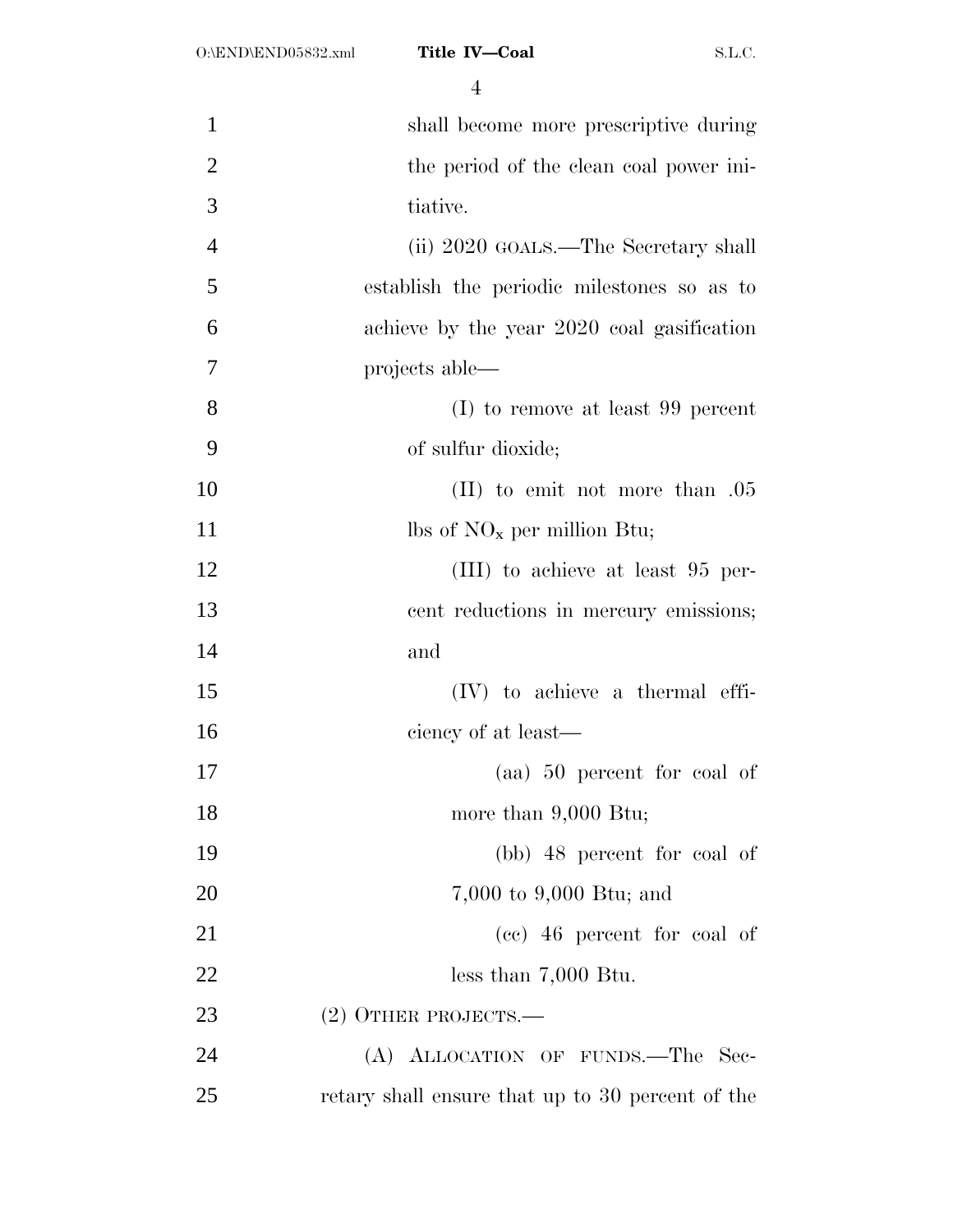| $\mathbf{1}$   | funds made available under section $401(a)$ are  |
|----------------|--------------------------------------------------|
| $\overline{2}$ | used to fund projects other than those described |
| 3              | in paragraph $(1)$ .                             |
| $\overline{4}$ | (B) TECHNICAL MILESTONES.—                       |
| 5              | (i) PERIODIC DETERMINATION.—                     |
| 6              | (I) IN GENERAL.—The Secretary                    |
| 7              | shall periodically establish technical           |
| 8              | milestones specifying the emission and           |
| 9              | thermal efficiency levels that projects          |
| 10             | funded under this paragraph shall be             |
| 11             | designed, and reasonably expected, to            |
| 12             | achieve.                                         |
| 13             | PRESCRIPTIVE<br>(II)<br>MILE-                    |
| 14             | STONES.—The technical milestones                 |
| 15             | shall become more prescriptive during            |
| 16             | the period of the clean coal power ini-          |
| 17             | tiative.                                         |
| 18             | (ii) 2020 GOALS.—The Secretary shall             |
| 19             | set the periodic milestones so as to achieve     |
| 20             | by the year $2020$ projects able—                |
| 21             | (I) to remove at least 97 percent                |
| 22             | of sulfur dioxide;                               |
| 23             | $(II)$ to emit no more than $.08$ lbs            |
| 24             |                                                  |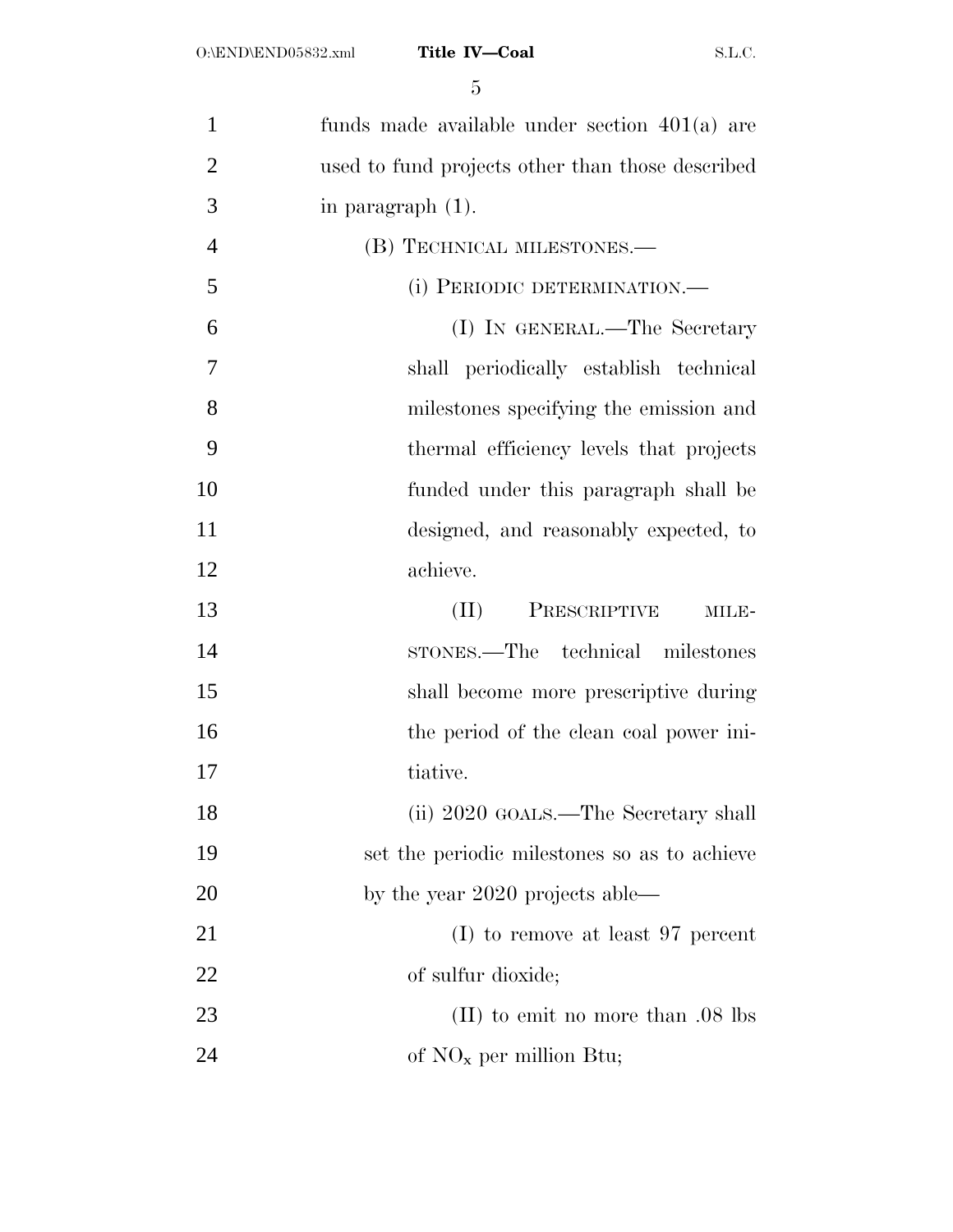| 1              | (III) to achieve at least 90 per-              |
|----------------|------------------------------------------------|
| $\overline{2}$ | cent reductions in mercury emissions;          |
| 3              | and                                            |
| $\overline{4}$ | $(IV)$ to achieve a thermal effi-              |
| 5              | ciency of at least—                            |
| 6              | (aa) 43 percent for coal of                    |
| 7              | more than $9,000$ Btu;                         |
| 8              | (bb) 41 percent for coal of                    |
| 9              | 7,000 to 9,000 Btu; and                        |
| 10             | (cc) 39 percent for coal of                    |
| 11             |                                                |
|                | less than $7,000$ Btu.                         |
| 12             | (3) CONSULTATION.—Before setting the tech-     |
| 13             | nical milestones under paragraphs $(1)(B)$ and |
| 14             | $(2)(B)$ , the Secretary shall consult with—   |
| 15             | (A) the Administrator of the Environ-          |
| 16             | mental Protection Agency; and                  |
| 17             | (B) interested entities, including—            |
| 18             | (i) coal producers;                            |
| 19             | (ii) industries using coal;                    |
| 20             | (iii) organizations that promote coal          |
| 21             | or advanced coal technologies;                 |
| 22             | (iv) environmental organizations;              |
| 23             | (v) organizations representing work-           |
|                |                                                |
| 24             | ers; and                                       |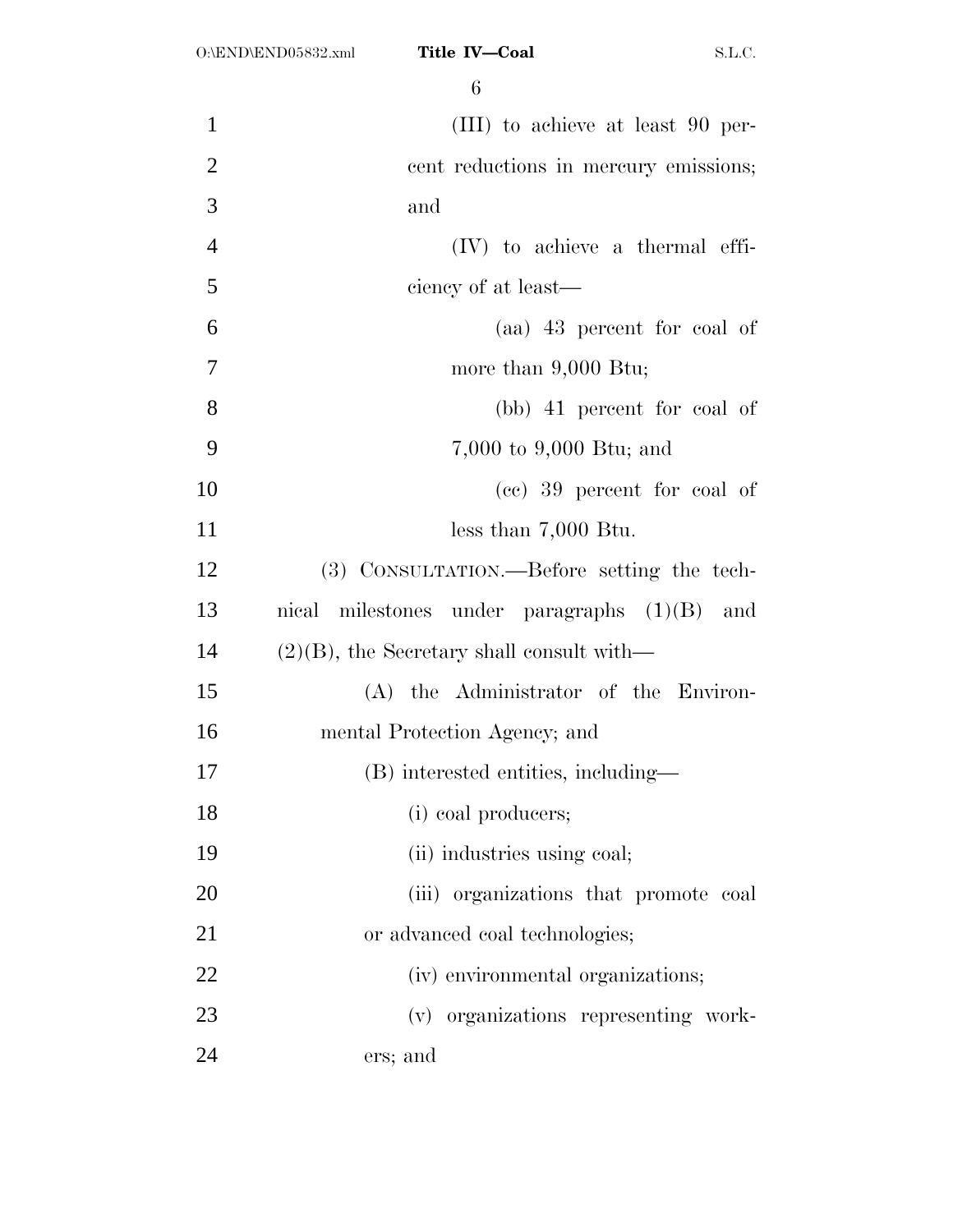| $\mathbf{1}$   | (vi) organizations representing con-                   |
|----------------|--------------------------------------------------------|
| $\overline{2}$ | sumers.                                                |
| 3              | (4) EXISTING UNITS.—In the case of projects            |
| $\overline{4}$ | at units in existence on the date of enactment of this |
| 5              | Act, in lieu of the thermal efficiency requirements    |
| 6              | described in paragraphs $(1)(B)(ii)(IV)$<br>and        |
| 7              | $(2)(B)(ii)(IV)$ , the milestones shall be designed to |
| 8              | achieve an overall thermal design efficiency improve-  |
| 9              | ment, compared to the efficiency of the unit as oper-  |
| 10             | ated, of not less than—                                |
| 11             | $(A)$ 7 percent for coal of more than 9,000            |
| 12             | Btu;                                                   |
| 13             | (B) 6 percent for coal of $7,000$ to $9,000$           |
| 14             | Btu; or                                                |
| 15             | $(C)$ 4 percent for coal of less than 7,000            |
| 16             | Btu.                                                   |
| 17             | $(5)$ ADMINISTRATION.—                                 |
| 18             | (A) ELEVATION OF SITE.-In evaluating                   |
| 19             | project proposals to achieve thermal efficiency        |
| 20             | levels established under paragraphs $(1)(B)(i)$        |
| 21             | and $(2)(B)(i)$ and in determining progress to-        |
| 22             | wards thermal efficiency milestones under para-        |
| 23             | graphs $(1)(B)(ii)(IV), (2)(B)(ii)(IV),$ and $(4),$    |
| 24             | the Secretary shall take into account and make         |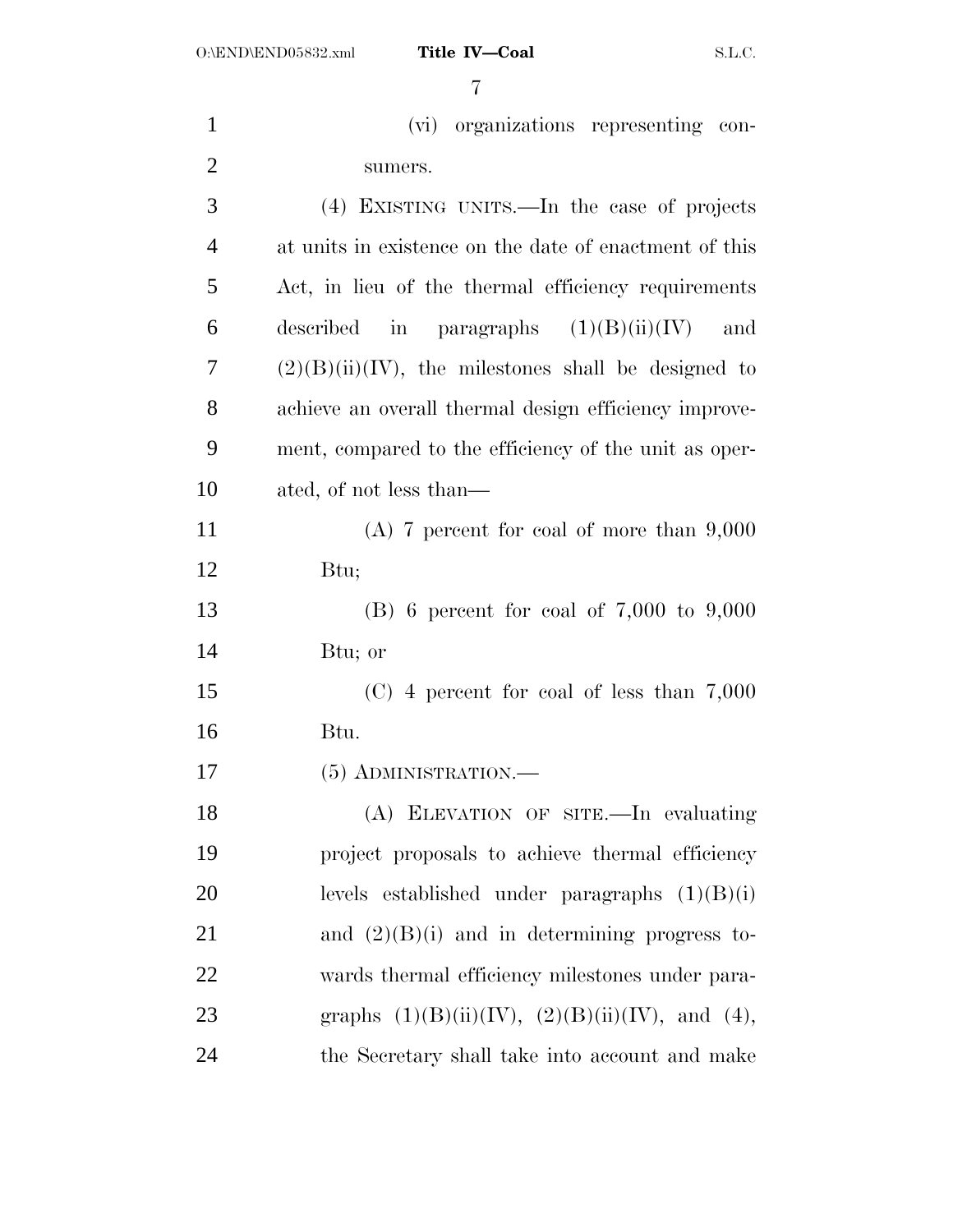| $\mathbf{1}$   | adjustments for the elevation of the site at               |
|----------------|------------------------------------------------------------|
| $\overline{2}$ | which a project is proposed to be constructed.             |
| 3              | (B) APPLICABILITY OF MILESTONES.-In                        |
| $\overline{4}$ | applying the thermal efficiency milestones                 |
| 5              | under paragraphs $(1)(B)(ii)(IV), (2)(B)(ii)(IV),$         |
| 6              | and (4) to projects that separate and capture at           |
| 7              | least 50 percent of the potential emissions of             |
| 8              | carbon dioxide by a facility, the energy used for          |
| 9              | separation and capture of carbon dioxide shall             |
| 10             | not be counted in calculating the thermal effi-            |
| 11             | ciency.                                                    |
| 12             | (C) PERMITTED USES.—In carrying out                        |
| 13             | this section, the Secretary may give priority to           |
| 14             | projects that include, as part of the project—             |
| 15             | (i) the separation or capture of carbon                    |
| 16             | dioxide; or                                                |
| 17             | (ii) the reduction of the demand for                       |
| 18             | natural gas if deployed.                                   |
| 19             | (c) FINANCIAL CRITERIA.—The Secretary shall not            |
| 20             | provide financial assistance under this subtitle for a     |
| 21             | project unless the recipient documents to the satisfaction |
| 22             | of the Secretary that—                                     |
| 23             | (1) the recipient is financially responsible;              |
| 24             | (2) the recipient will provide sufficient informa-         |
| 25             | tion to the Secretary to enable the Secretary to en-       |
|                |                                                            |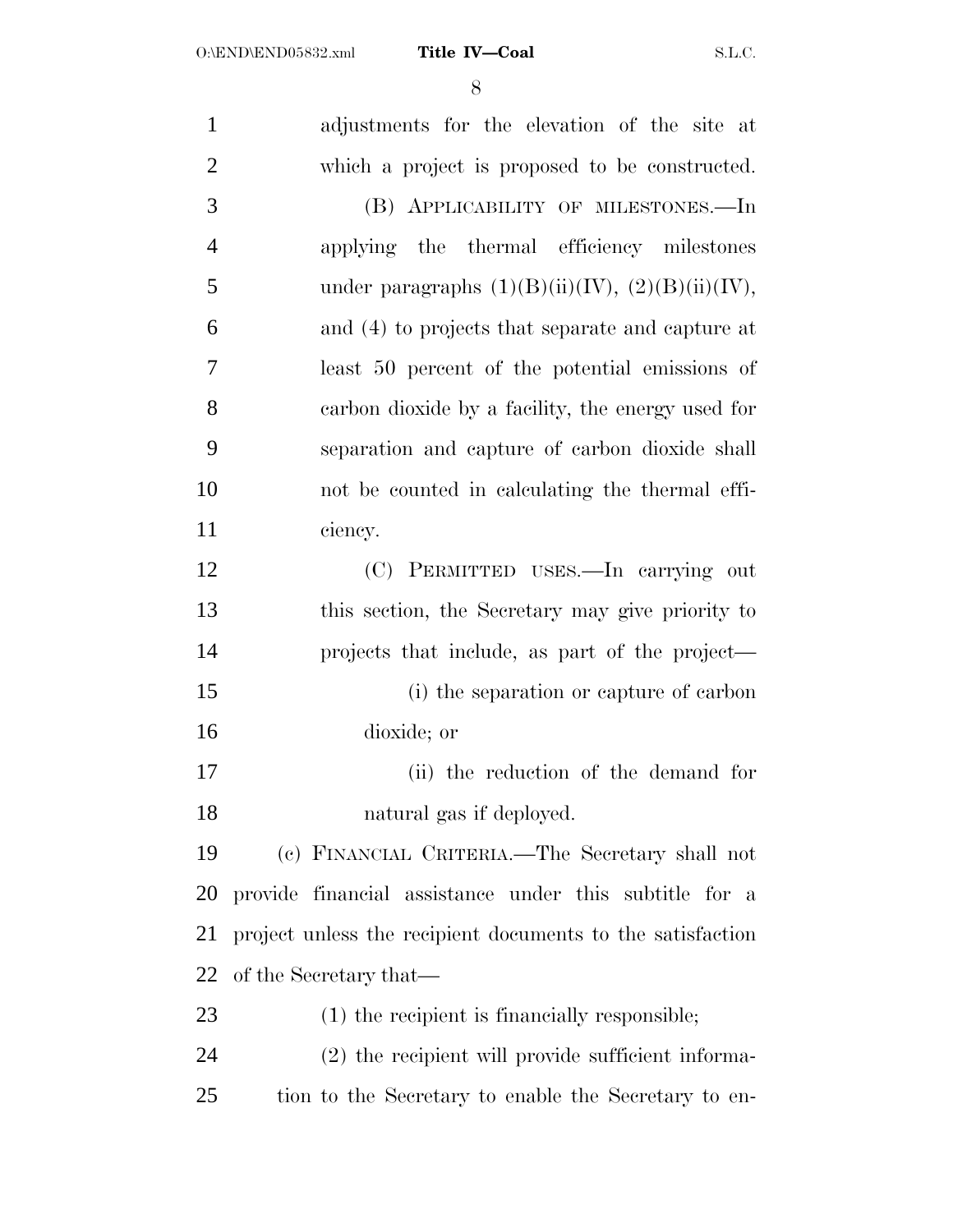| $\mathbf{1}$   | sure that the funds are spent efficiently and effec-         |
|----------------|--------------------------------------------------------------|
| $\overline{2}$ | tively; and                                                  |
| 3              | (3) a market exists for the technology being                 |
| $\overline{4}$ | demonstrated or applied, as evidenced by statements          |
| 5              | of interest in writing from potential purchasers of          |
| 6              | the technology.                                              |
| 7              | (d) FINANCIAL ASSISTANCE.—The Secretary shall                |
| 8              | provide financial assistance to projects that, as determined |
| 9              | by the Secretary-                                            |
| 10             | $(1)$ meet the requirements of subsections $(a)$ ,           |
| 11             | $(b)$ , and $(c)$ ; and                                      |
| 12             | $(2)$ are likely—                                            |
| 13             | (A) to achieve overall cost reductions in                    |
| 14             | the use of coal to generate useful forms of en-              |
| 15             | ergy or chemical feedstocks;                                 |
| 16             | (B) to improve the competitiveness of coal                   |
| 17             | among various forms of energy in order to                    |
| 18             | maintain a diversity of fuel choices in the                  |
| 19             | United States to meet electricity generation re-             |
| 20             | quirements; and                                              |
| 21             | (C) to demonstrate methods and equip-                        |
| 22             | ment that are applicable to 25 percent of the                |
| 23             | electricity generating facilities, using various             |
| 24             | types of coal, that use coal as the primary feed-            |
| 25             | stock as of the date of enactment of this Act.               |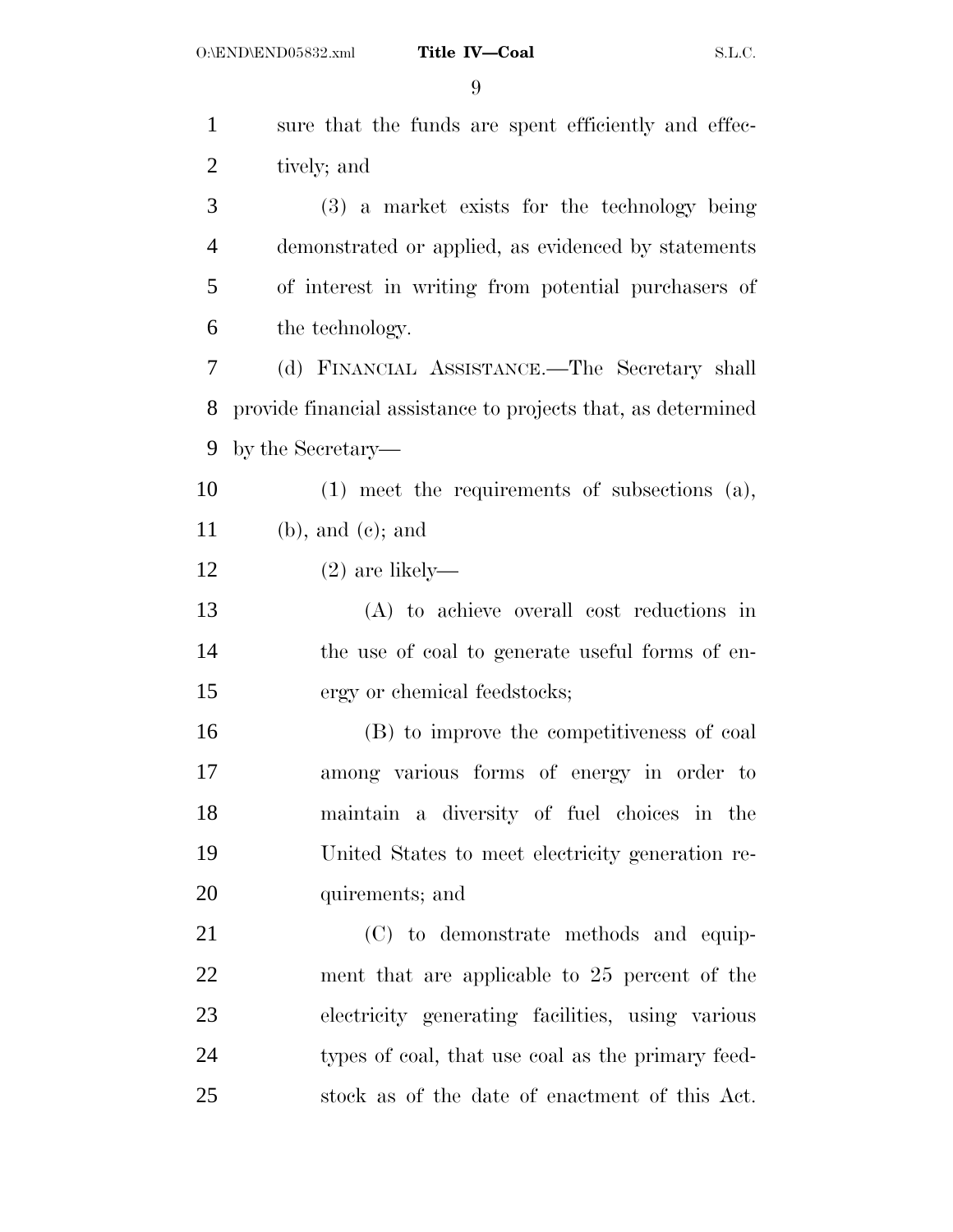(e) COST-SHARING.—In carrying out this subtitle, the Secretary shall require cost sharing in accordance with section 1002.

 (f) SCHEDULED COMPLETION OF SELECTED PROJECTS.—

 (1) IN GENERAL.—In selecting a project for fi- nancial assistance under this section, the Secretary shall establish a reasonable period of time during which the owner or operator of the project shall complete the construction or demonstration phase of the project, as the Secretary determines to be appro-priate.

13 (2) CONDITION OF FINANCIAL ASSISTANCE. The Secretary shall require as a condition of receipt of any financial assistance under this subtitle that the recipient of the assistance enter into an agree- ment with the Secretary not to request an extension of the time period established for the project by the Secretary under paragraph (1).

20 (3) EXTENSION OF TIME PERIOD.—

 (A) IN GENERAL.—Subject to subpara- graph (B), the Secretary may extend the time period established under paragraph (1) if the Secretary determines, in the sole discretion of the Secretary, that the owner or operator of the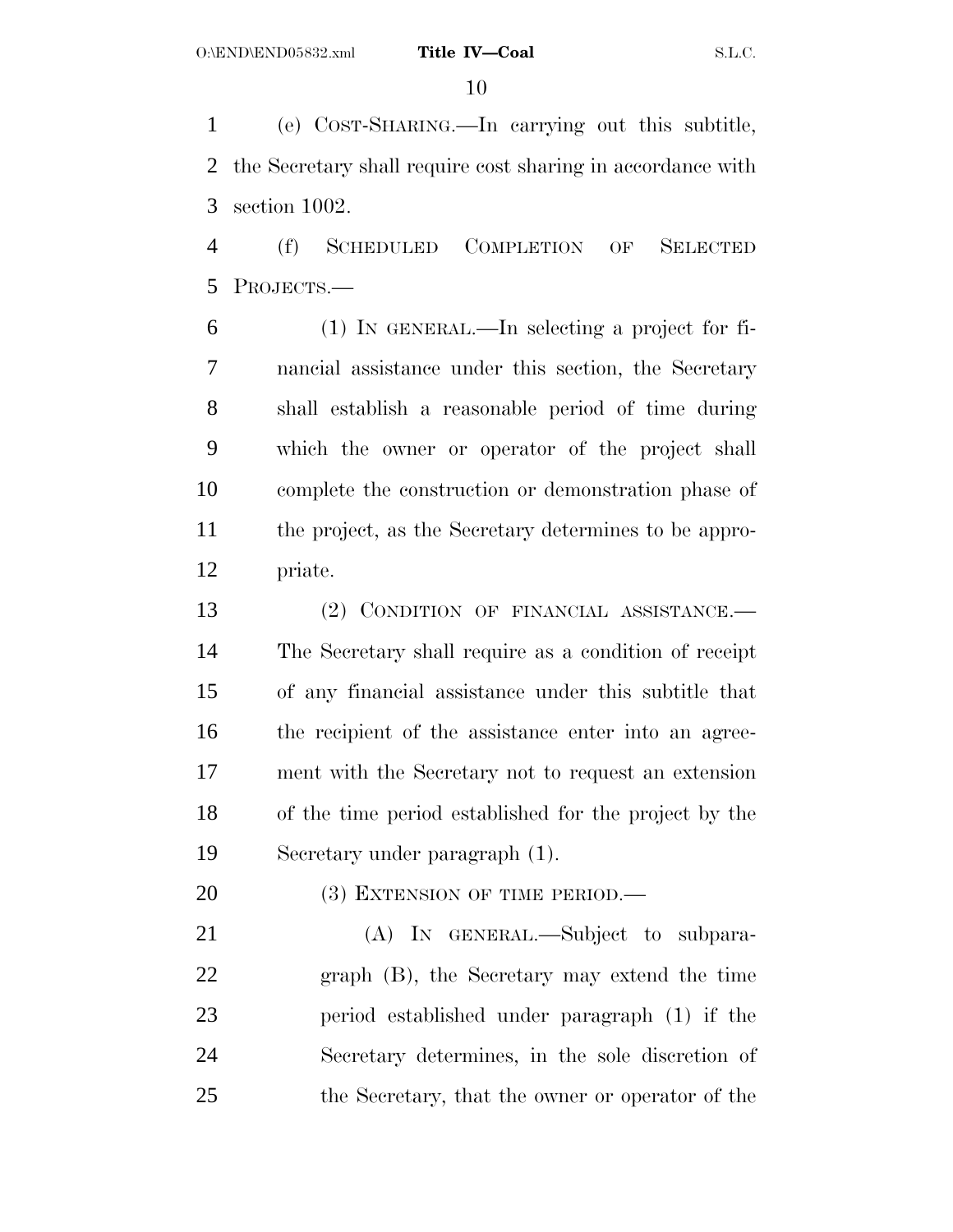project cannot complete the construction or demonstration phase of the project within the time period due to circumstances beyond the control of the owner or operator.

 (B) LIMITATION.—The Secretary shall not extend a time period under subparagraph (A) by more than 4 years.

 (g) FEE TITLE.—The Secretary may vest fee title or other property interests acquired under cost-share clean coal power initiative agreements under this subtitle in any entity, including the United States.

 (h) DATA PROTECTION.—For a period not exceeding 5 years after completion of the operations phase of a coop- erative agreement, the Secretary may provide appropriate protections (including exemptions from subchapter II of chapter 5 of title 5, United States Code) against the dis-semination of information that—

 (1) results from demonstration activities carried out under the clean coal power initiative program; and

 (2) would be a trade secret or commercial or fi- nancial information that is privileged or confidential if the information had been obtained from and first produced by a non-Federal party participating in a clean coal power initiative project.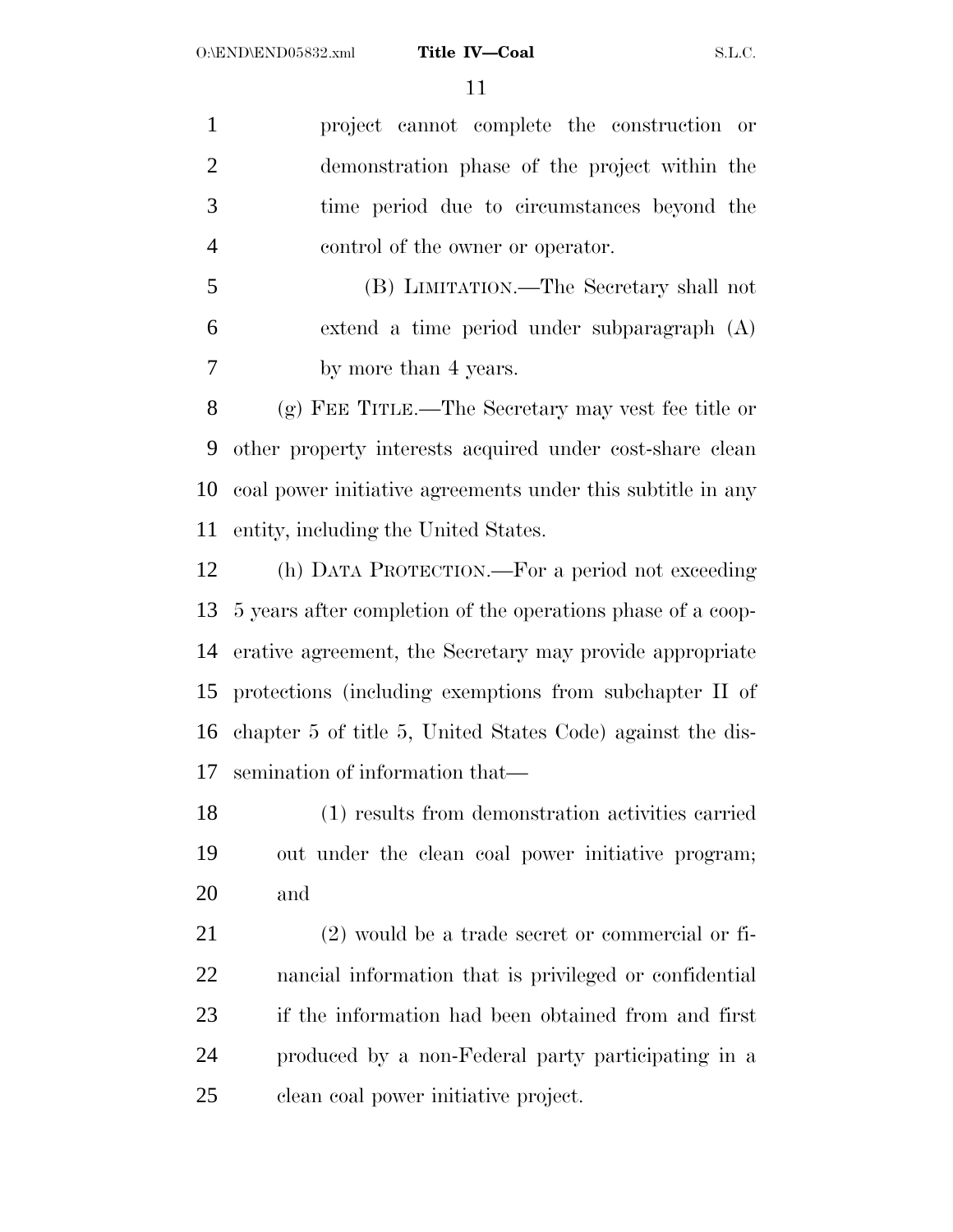(i) APPLICABILITY.—No technology, or level of emis- sion reduction, solely by reason of the use of the tech- nology, or the achievement of the emission reduction, by 1 or more facilities receiving assistance under this Act, shall be considered to be—

 (1) adequately demonstrated for purposes of section 111 of the Clean Air Act (42 U.S.C. 7411); (2) achievable for purposes of section 169 of that Act (42 U.S.C. 7479); or

 (3) achievable in practice for purposes of sec-tion 171 of that Act (42 U.S.C. 7501).

## **SEC. 403. REPORT.**

 Not later than 1 year after the date of enactment of this Act, and once every 2 years thereafter through 2014, the Secretary, in consultation with other appro- priate Federal agencies, shall submit to Congress a report describing—

 (1) the technical milestones set forth in section 402 and how those milestones ensure progress to- ward meeting the requirements of subsections 21 (b)(1)(B) and (b)(2) of section 402; and

 (2) the status of projects funded under this subtitle.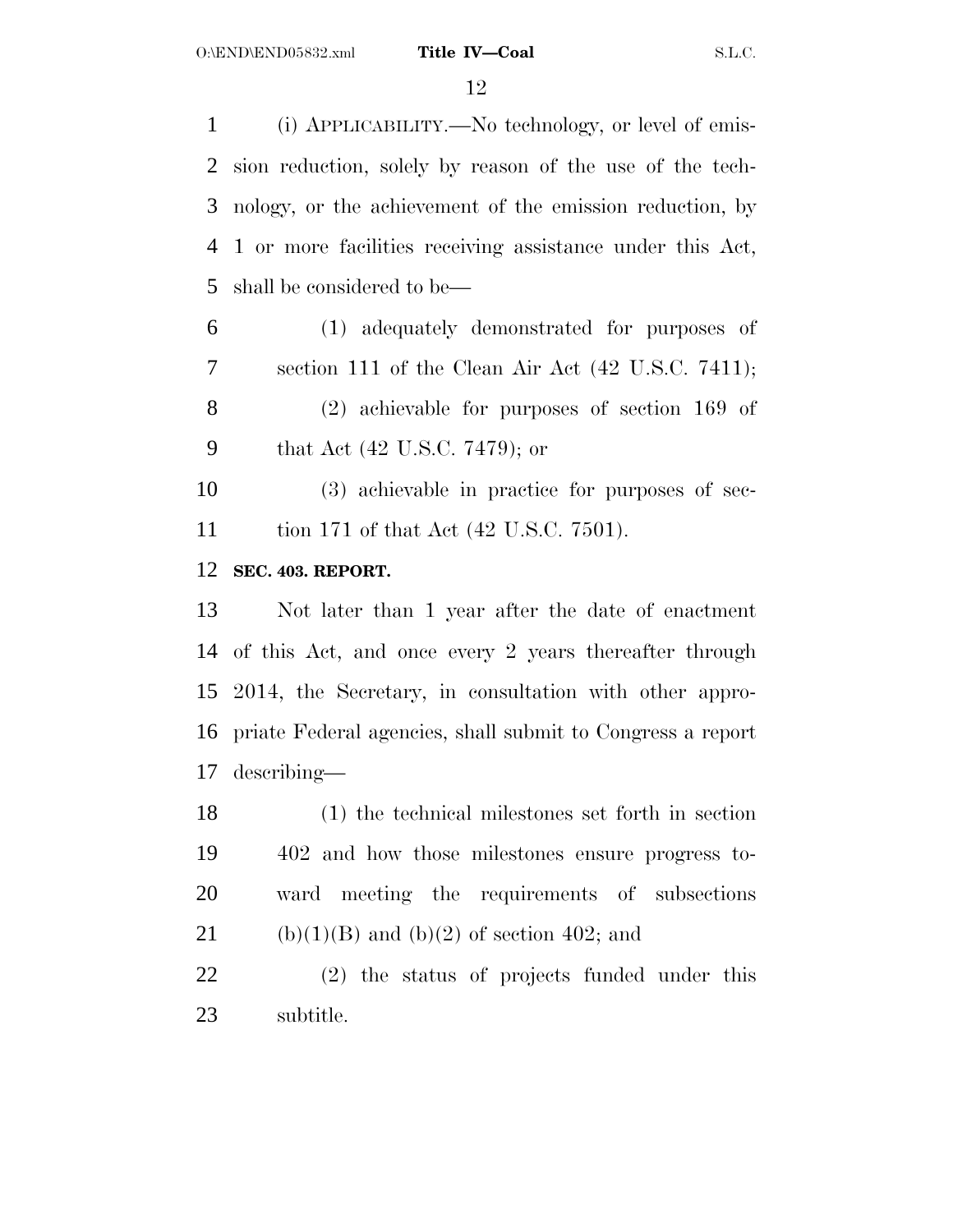## **SEC. 404. CLEAN COAL CENTERS OF EXCELLENCE.**

 (a) IN GENERAL.—As part of the clean coal power initiative, the Secretary shall award competitive, merit- based grants to institutions of higher education for the establishment of centers of excellence for energy systems of the future.

 (b) BASIS FOR GRANTS.—The Secretary shall award grants under this section to institutions of higher edu- cation that show the greatest potential for advancing new clean coal technologies.

# **Subtitle B—Clean Power Projects**

## **SEC. 411. INTEGRATED COAL/RENEWABLE ENERGY SYS-TEM.**

 (a) IN GENERAL.—Subject to the availability of ap- propriations, the Secretary may provide loan guarantees for a project to produce energy from coal of less than 7,000 Btu/lb using appropriate advanced integrated gasifi- cation combined cycle technology, including repowering of existing facilities, that—

- (1) is combined with wind and other renewable sources;
- (2) minimizes and offers the potential to se-quester carbon dioxide emissions; and
- (3) provides a ready source of hydrogen for near-site fuel cell demonstrations.

(b) REQUIREMENTS.—The facility—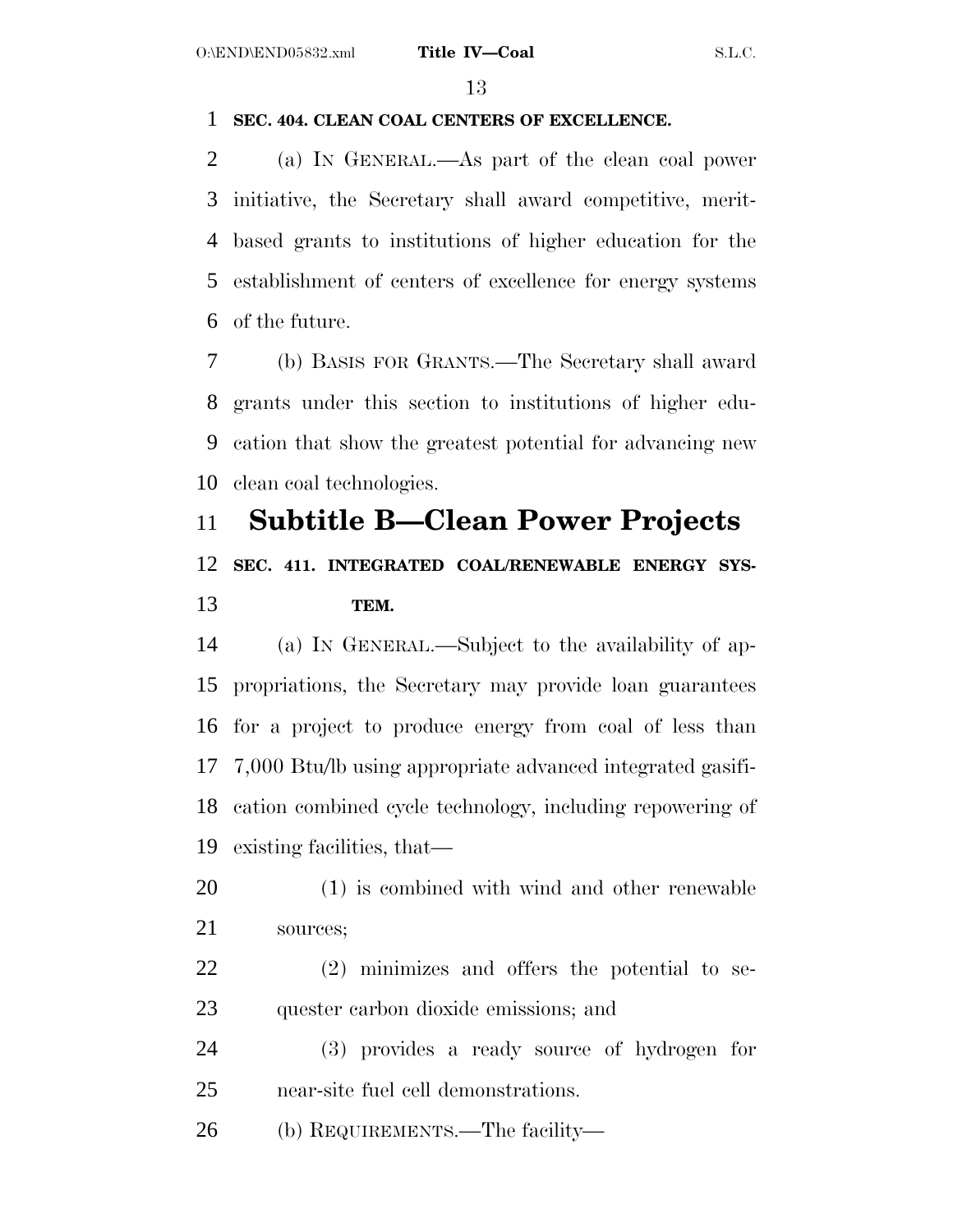1 (1) may be built in stages; (2) shall have a combined output of at least 200 megawatts at successively more competitive rates; and (3) shall be located in the Upper Great Plains. (c) TECHNICAL CRITERIA.—Technical criteria de- scribed in section 402(b) shall apply to the facility. 8 (d) INVESTMENT TAX CREDITS.— (1) IN GENERAL.—The loan guarantees pro- vided under this section do not preclude the facility from receiving an allocation for investment tax cred- its under section 48A of the Internal Revenue Code of 1986. (2) OTHER FUNDING.—Use of the investment tax credit described in paragraph (1) does not pro- hibit the use of other clean coal program funding. **SEC. 412. LOAN TO PLACE ALASKA CLEAN COAL TECH- NOLOGY FACILITY IN SERVICE.**  (a) DEFINITIONS.—In this section: (1) BORROWER.—The term ''borrower'' means 21 the owner of the clean coal technology plant. (2) CLEAN COAL TECHNOLOGY PLANT.—The term ''clean coal technology plant'' means the plant located near Healy, Alaska, constructed under De-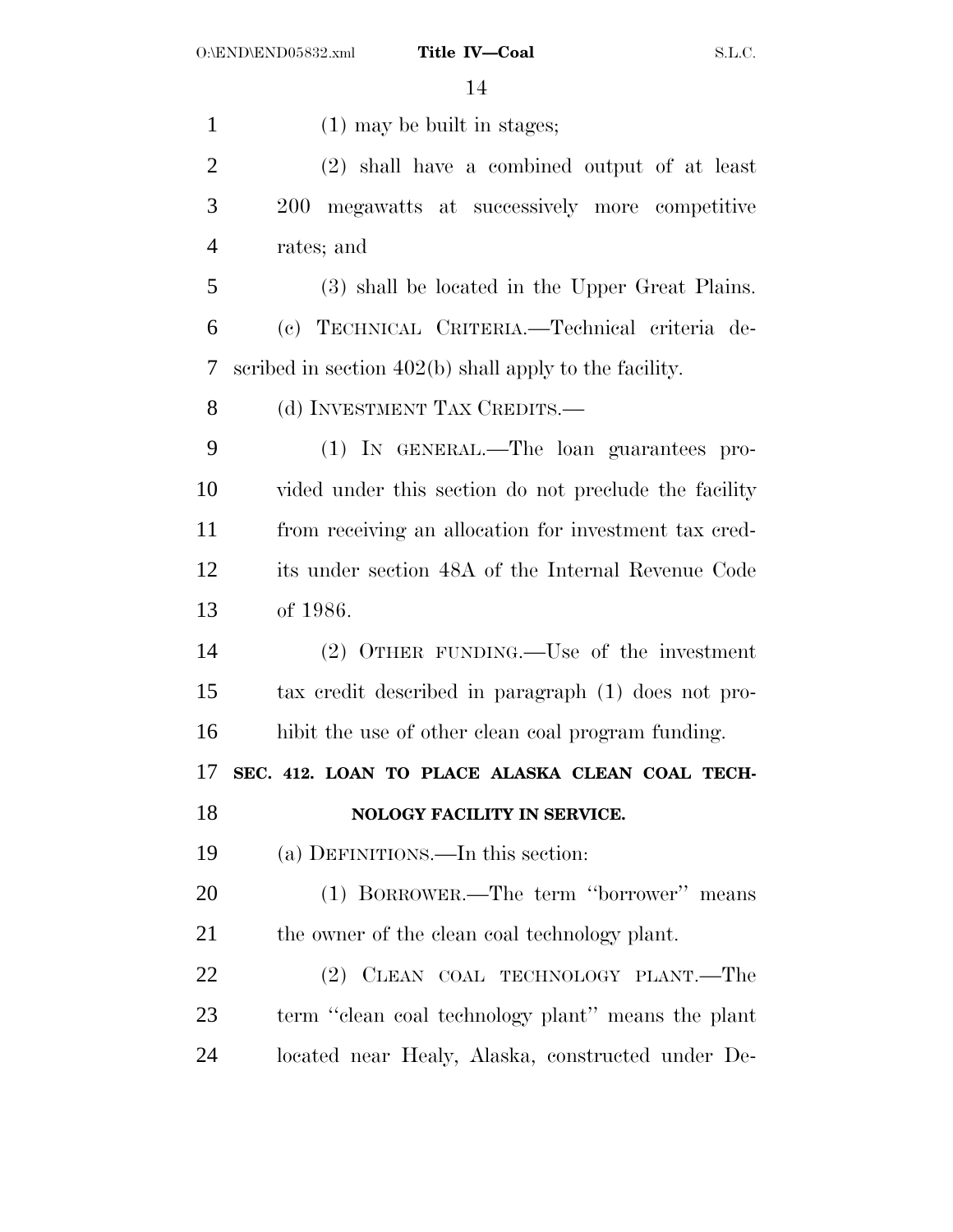partment cooperative agreement number DE–FC– 22–91PC90544.

 (3) COST OF A DIRECT LOAN.—The term ''cost of a direct loan'' has the meaning given the term in section 502(5)(B) of the Federal Credit Reform Act 6 of 1990 (2 U.S.C. 661a(5)(B)).

 (b) AUTHORIZATION.—Subject to subsection (c), the Secretary shall use amounts made available under sub- section (e) to provide the cost of a direct loan to the bor- rower for purposes of placing the clean coal technology plant into reliable operation for the generation of elec-tricity.

(c) REQUIREMENTS.—

 (1) MAXIMUM LOAN AMOUNT.—The amount of the direct loan provided under subsection (b) shall not exceed \$80,000,000.

 (2) DETERMINATIONS BY SECRETARY.—Before providing the direct loan to the borrower under sub-section (b), the Secretary shall determine that—

 (A) the plan of the borrower for placing 21 the clean coal technology plant in reliable oper-22 ation has a reasonable prospect of success;

 (B) the amount of the loan (when com-bined with amounts available to the borrower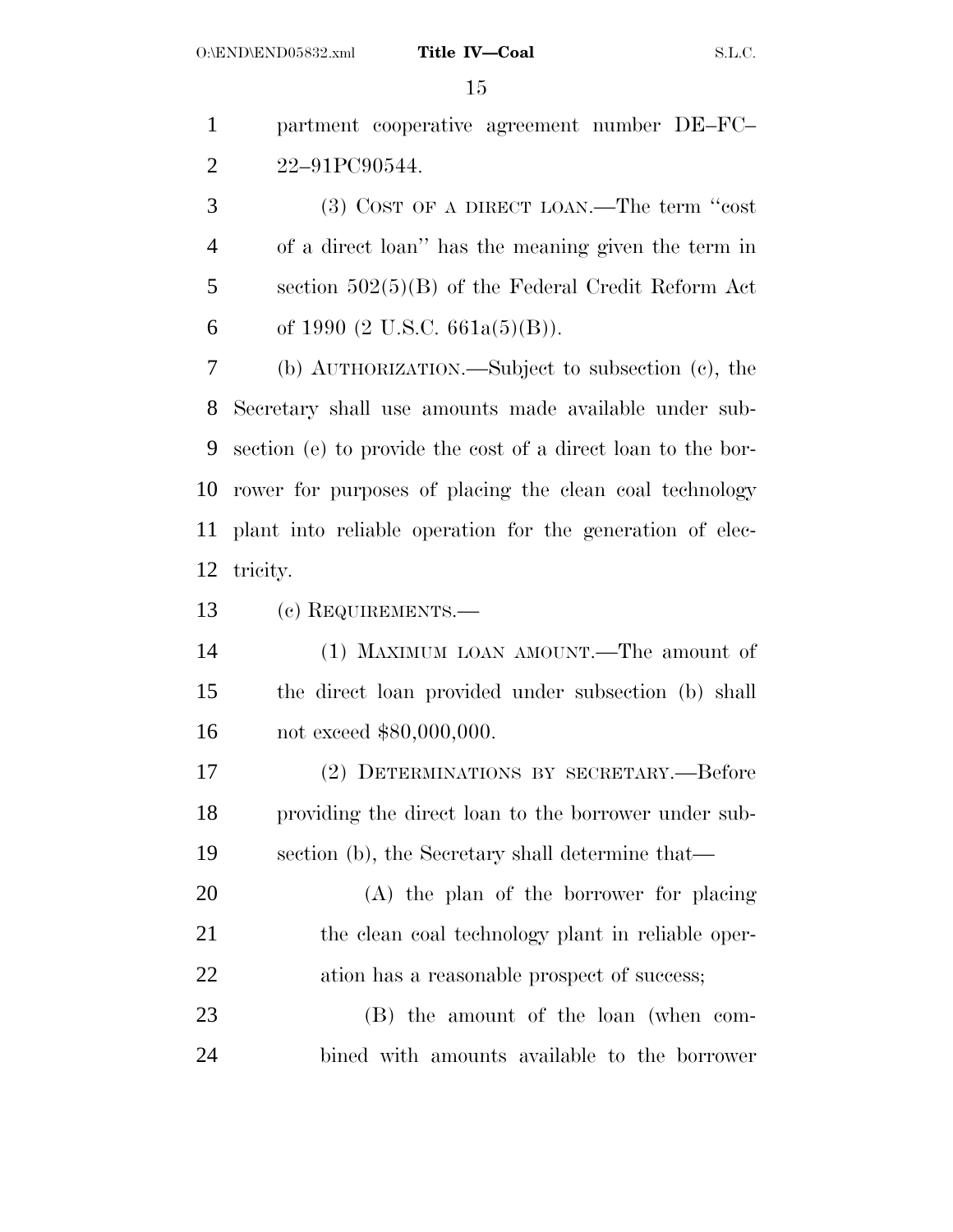| $\mathbf{1}$   | from other sources) will be sufficient to carry           |
|----------------|-----------------------------------------------------------|
| $\overline{2}$ | out the project; and                                      |
| 3              | (C) there is a reasonable prospect that the               |
| $\overline{4}$ | borrower will repay the principal and interest            |
| 5              | on the loan.                                              |
| 6              | (3) INTEREST; TERM.—The direct loan pro-                  |
| 7              | vided under subsection (b) shall bear interest at a       |
| 8              | rate and for a term that the Secretary determines         |
| 9              | appropriate, after consultation with the Secretary of     |
| 10             | the Treasury, taking into account the needs and ca-       |
| 11             | pacities of the borrower and the prevailing rate of       |
| 12             | interest for similar loans made by public and private     |
| 13             | lenders.                                                  |
| 14             | (4) ADDITIONAL TERMS AND CONDITIONS.-                     |
| 15             | The Secretary may require any other terms and con-        |
| 16             | ditions that the Secretary determines to be appro-        |
| 17             | priate.                                                   |
| 18             | (d) USE OF PAYMENTS.—The Secretary shall retain           |
| 19             | any payments of principal and interest on the direct loan |
| 20             | provided under subsection (b) to support energy research  |
| 21             | and development activities, to remain available until ex- |
| 22             | pended, subject to any other conditions in an applicable  |
| 23             | appropriations Act.                                       |
| 24             | (e) AUTHORIZATION OF APPROPRIATIONS.-There                |
| 25             | are authorized to be appropriated such sums as are nec-   |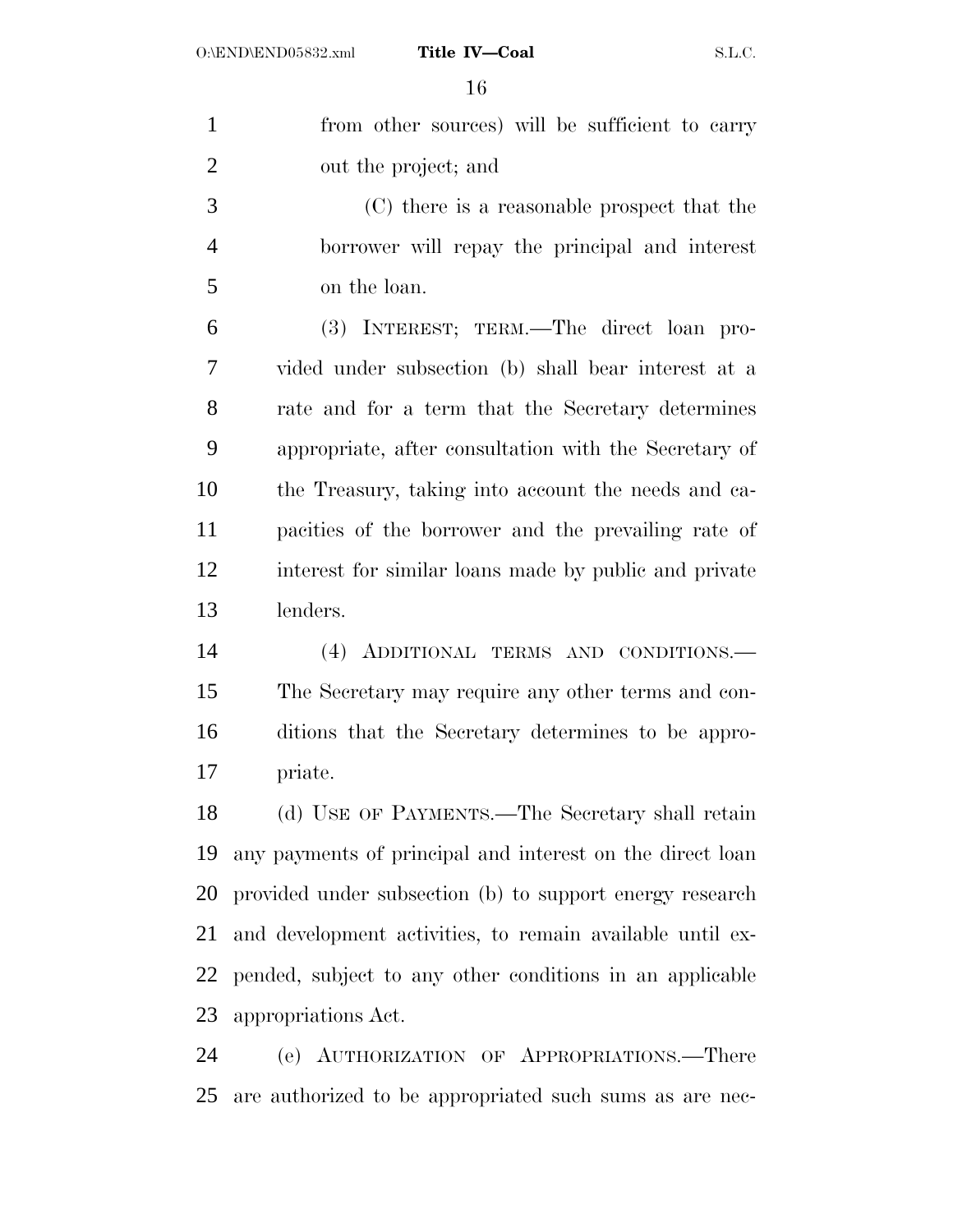essary to provide the cost of a direct loan under subsection 2 (b).

## **SEC. 413. WESTERN INTEGRATED COAL GASIFICATION DEMONSTRATION PROJECT.**

 (a) IN GENERAL.—Subject to the availability of ap- propriations, the Secretary shall carry out a project to demonstrate production of energy from coal mined in the western United States using integrated gasification com- bined cycle technology (referred to in this section as the ''demonstration project'').

(b) COMPONENTS.—The demonstration project—

12 (1) may include repowering of existing facilities; (2) shall be designed to demonstrate the ability to use coal with an energy content of not more than 9,000 Btu/lb.; and

 (3) shall be capable of removing and seques-tering carbon dioxide emissions.

 (c) ALL TYPES OF WESTERN COALS.—Notwith- standing the foregoing, and to the extent economically fea- sible, the demonstration project shall also be designed to demonstrate the ability to use a variety of types of coal (including subbituminous and bituminous coal with an en- ergy content of up to 13,000 Btu/lb.) mined in the western United States.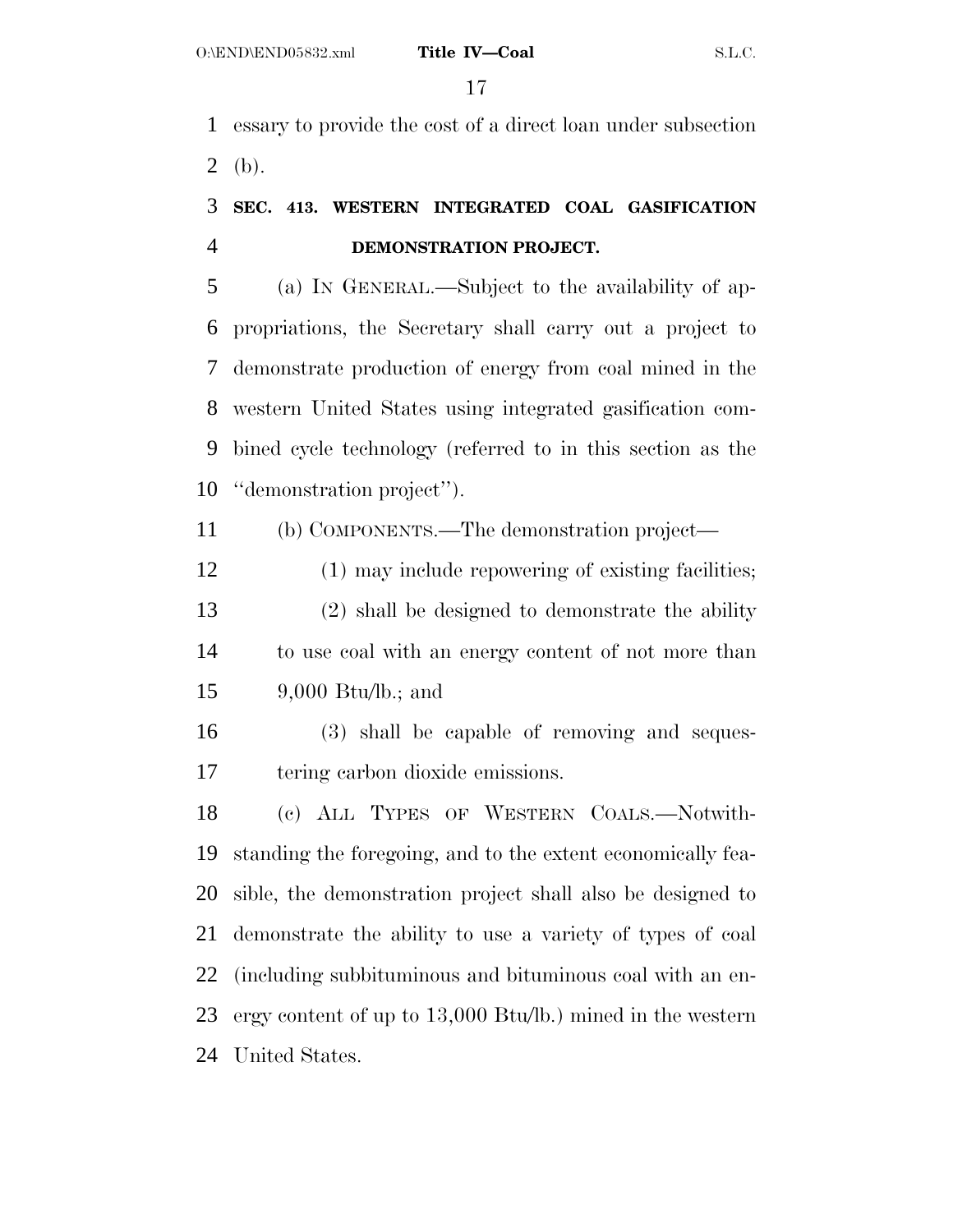(d) LOCATION.—The demonstration project shall be located in a western State at an altitude of greater than 4,000 feet above sea level.

 (e) COST SHARING.—The Federal share of the cost of the demonstration project shall be determined in ac-cordance with section 1002.

 (f) LOAN GUARANTEES.—Notwithstanding title XIV, the demonstration project shall not be eligible for Federal loan guarantees.

## **SEC. 414. COAL GASIFICATION.**

 The Secretary is authorized to provide loan guaran- tees for a project to produce energy from a plant using integrated gasification combined cycle technology of at least 400 megawatts in capacity that produces power at competitive rates in deregulated energy generation mar- kets and that does not receive any subsidy (direct or indi-rect) from ratepayers.

## **SEC. 415. PETROLEUM COKE GASIFICATION.**

 The Secretary is authorized to provide loan guaran-tees for at least 5 petroleum coke gasification projects.

## **SEC. 416. ELECTRON SCRUBBING DEMONSTRATION.**

 The Secretary shall use \$5,000,000 from amounts appropriated to initiate, through the Chicago Operations Office, a project to demonstrate the viability of high-en-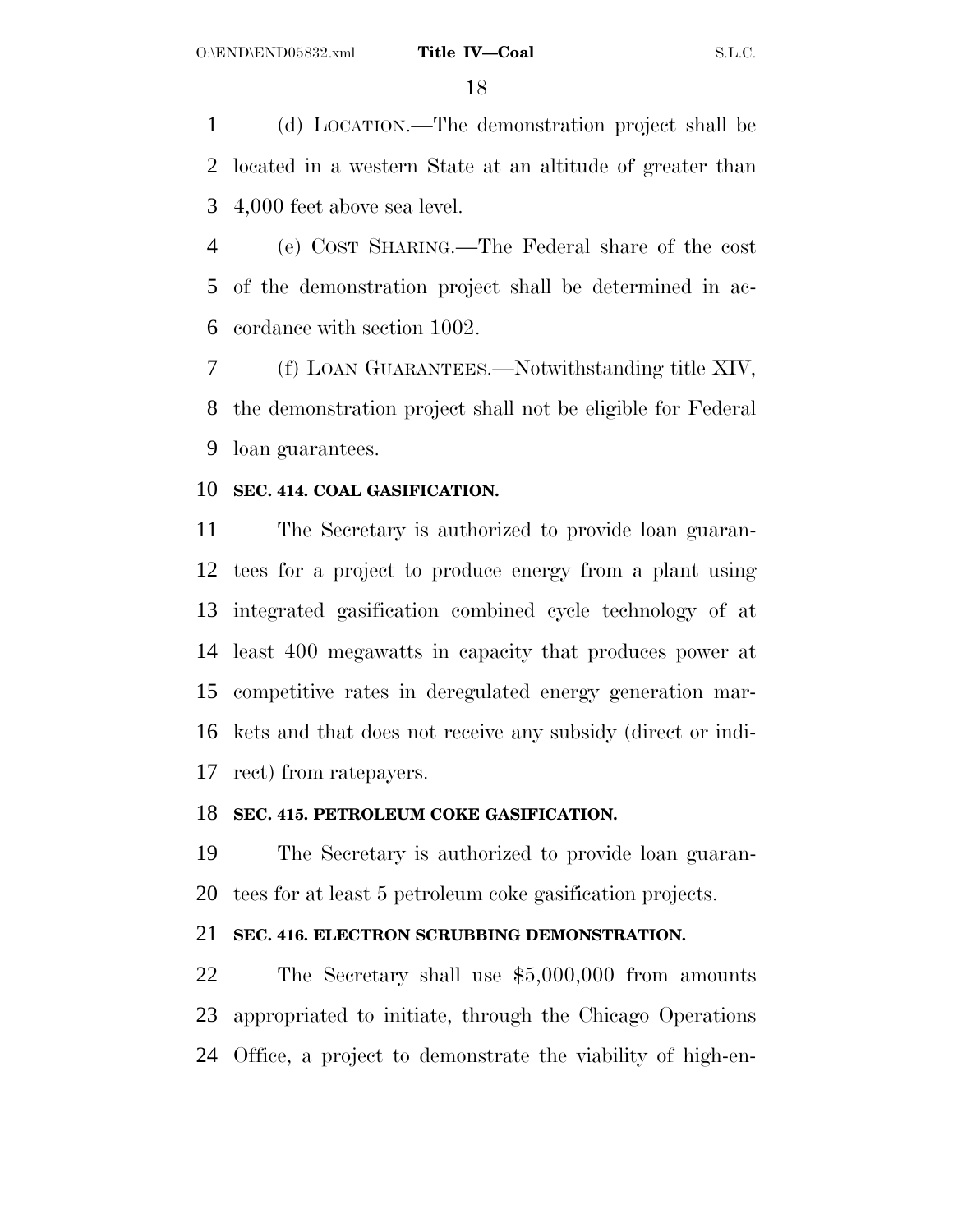ergy electron scrubbing technology on commercial-scale electrical generation using high-sulfur coal.

## **SEC. 417. DEPARTMENT OF ENERGY TRANSPORTATION FUELS FROM ILLINOIS BASIN COAL.**

 (a) IN GENERAL.—The Secretary shall carry out a program to evaluate the commercial and technical viability of advanced technologies for the production of Fischer- Tropsch transportation fuels, and other transportation fuels, manufactured from Illinois basin coal, including the capital modification of existing facilities and the construc-tion of testing facilities under subsection (b).

 (b) FACILITIES.—For the purpose of evaluating the commercial and technical viability of different processes for producing Fischer-Tropsch transportation fuels, and other transportation fuels, from Illinois basin coal, the Secretary shall support the use and capital modification of existing facilities and the construction of new facilities at—

 (1) Southern Illinois University Coal Research Center;

 (2) University of Kentucky Center for Applied Energy Research; and

(3) Energy Center at Purdue University.

 (c) GASIFICATION PRODUCTS TEST CENTER.—In conjunction with the activities described in subsections (a)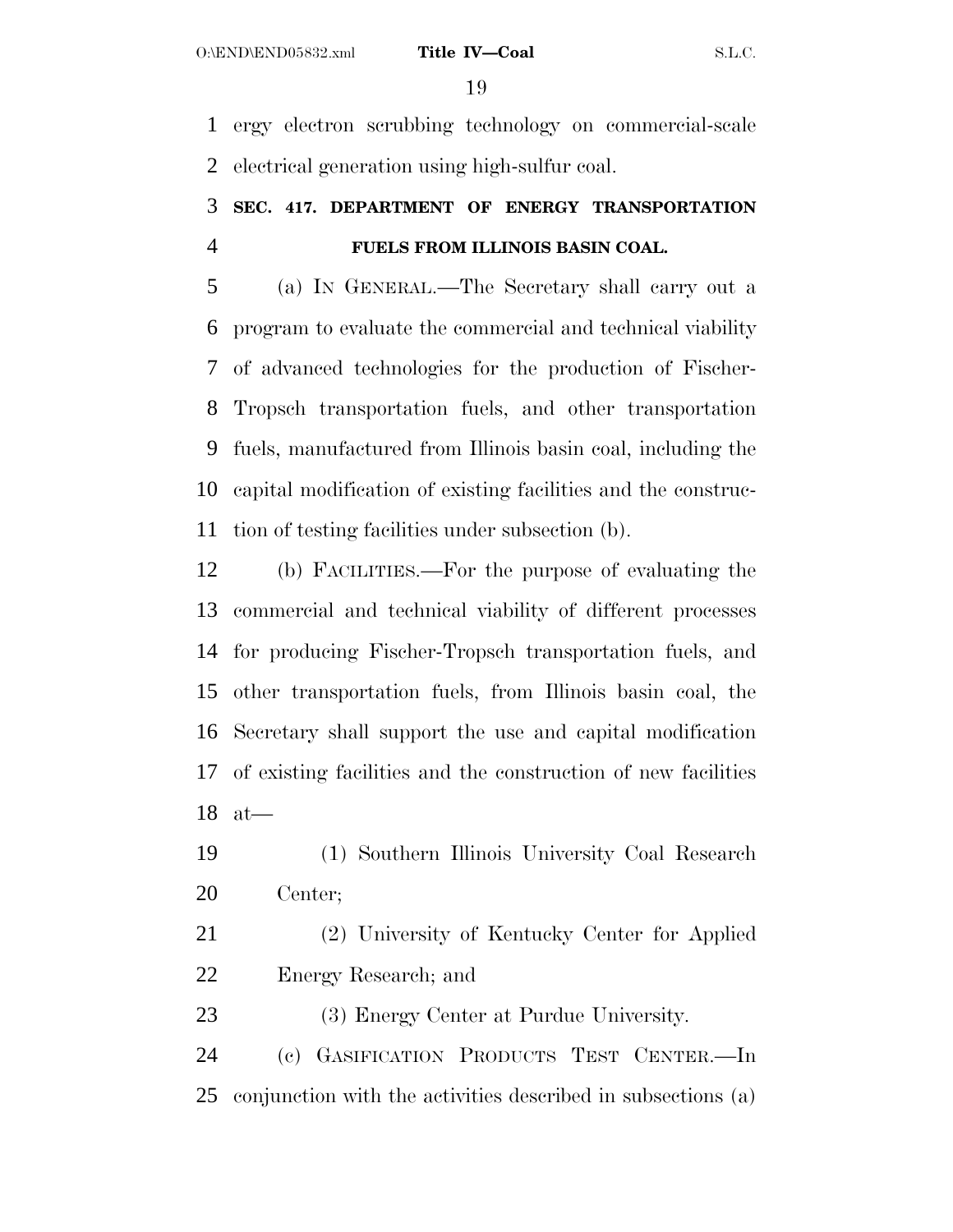and (b), the Secretary shall construct a test center to evaluate and confirm liquid and gas products from syngas catalysis in order that the system has an output of at least 500 gallons of Fischer-Tropsch transportation fuel per day in a 24-hour operation.

(d) MILESTONES.—

 (1) SELECTION OF PROCESSES.—Not later than 180 days after the date of enactment of this Act, the Secretary shall select processes for evaluating the commercial and technical viability of different proc- esses of producing Fischer-Tropsch transportation fuels, and other transportation fuels, from Illinois basin coal.

 (2) AGREEMENTS.—Not later than 1 year after the date of enactment of this Act, the Secretary shall offer to enter into agreements—

 (A) to carry out the activities described in this section, at the facilities described in sub-section (b); and

 (B) for the capital modifications or con- struction of the facilities at the locations de-22 seribed in subsection (b).

 (3) EVALUATIONS.—Not later than 3 years after the date of enactment of the Act, the Secretary shall begin, at the facilities described in subsection